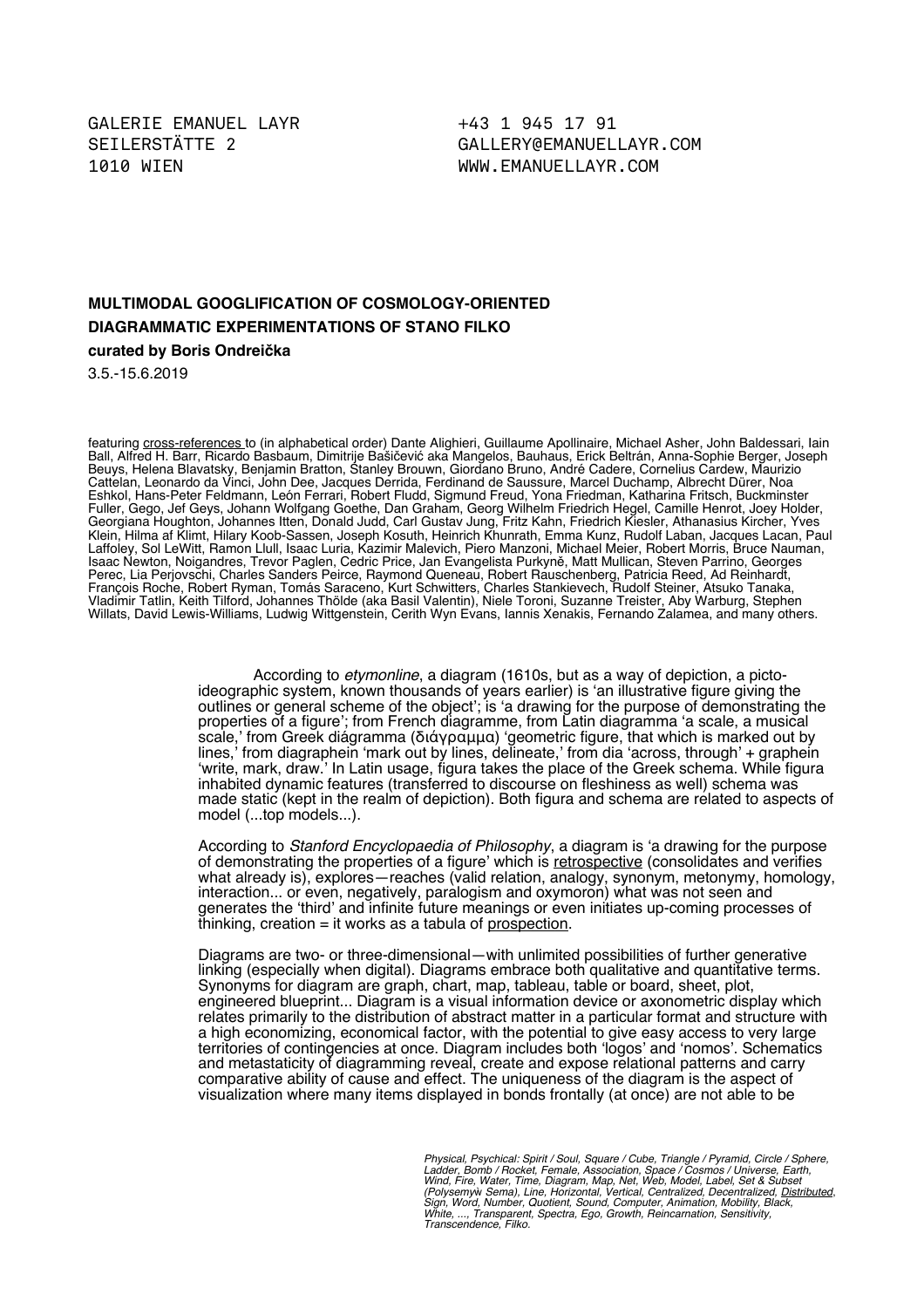+43 1 945 17 91 [GALLERY@EMANUELLAYR.COM](mailto:gallery@emanuellayr.com) WWW.EMANUELLAYR.COM

communicated ~ understood via other explicit languages. It might be the value of an abstraction of 'truth' of the highest signifcance. Connecting lines of the diagram are not static but motivate mutual, ambidextrous, duplex readings. There are internal diagrams (cognitive schemes of sensory perceptionẁ hierarchical abstractionẁ analogical matching [mnemonic comparison...]andẁ conceptual integration or, in other words, blending); and external diagrams (physical post-products of the agency of conceptual blending). The second diagrammatic boom after the enlightenment was produced by the programming architecture of the digital realm, 3D-modelling and other related computer languages in the era of 'information- or knowledge-societies' (as conceived by Austrian-American economist Fritz Machlup, in The Production and Distribution of Knowledge in the United States, Princeton University Press, 1962). Through mobile-technology ('digital citizenship', termed by American political scientist Karen Mossberger, in Digital Citizenship—The Internet, Society, and Participation, MIT Press, 2007) the dominance in terms of interpersonal and other communication and the rise of knowledge-production-distribution, the 'cellular, nodal organizational structures' (which is a diagrammatic form of reading-writing and discursivity) gained extreme prominence.

These brief descriptions are meant to provide us with certain 'pontis asinorum' to reading the work of Stano Filko. The proposition here is—to understand Filko via / as a diagram.

It is impossible to do an exhibition **OF** Stano Filko (1937-2015) anymore—without him. His approach of positioning himself in given in-situ situations was always total / the absolute 'ego'(-centricity). Filko literally colonized the whole environment of his appearance in massively reactive improvisational deployment every time.

But still, we can do an exhibition **ABOUT** Stano Filko, trying to pronounce his speculations (in an accessible way) without manipulating his own thoughts (speaking ABOUT his 'words', but not speaking our 'words' THROUGH him) ourselves. Filko left us a sufficient sum of coordinates for doing so. Stano used to claim that "a word (both written or spoken) is the achievement" (also in his "text-art"). He was right, because for e.g. when someone (the host) just tells us to sit down we (good guests, with spontaneous acceptance) sit down. This exhibition is concentrated on attentive research and consequent operation with these instructions. Filko is our symposiarch (host). We are all symposiasts (guests). We do not 'play' Filko. We do not (spatially) imagine what he (permanently interested in any new-media and emerging trends) might do now (with possibilities of holographic projections, 3D modelling and printing, AI and robotics...). We are trying to test how we read / how we can (how we will be able to) read Stano Filko in recent (and future) conditions.

The project **MULTIMODAL GOOGLIFICATION OF COSMOLOGY-ORIENTED DIAGRAMMATIC EXPERIMENTATIONS OF STANO FILKO** demonstrates the subjective system-directed morphology of this truly cutting-edge Slovakian artist of radical Conceptualism—both in intellectual, cultural and geopolitical territory (former East, former West and outer space) and time (from the profane deep past to today; and general relativity conficting with quantum mechanics, and thermal time)—in all possible directions, correlations. We operate here beyond standard dichotomous divisions. 'Googlifcation' is a substitute pseudo-term for the contextualization of circumstances of the 21 $\mathrm{^{st}}$  century-to see (the documents of) the Word of Filko in the World of Now. Stano's work was always fuently contemporary and will stay contemporary. This (rather associative than descriptive—there is no aspiration for any 'exegesis') concept (following Filko's autonomous readings) uses examples of religious practices, cults, myths, hermeticism, magic(k)s, alchemy, anthropology, sociology, media-communication, architecture, design and urban planning, philosophy, politics, computation- and computer-, neuro-, cognitive- and other sciences, technology and arts (of course) = multimodality of media, methods, strategies and tactics, world-views, forms, meanings and values—as consequently used in cognitive, expressive / artistic~social (input/output) semiotics and semantics, language of Filko. Association (= 'to unite with') embraces proclamation of de facto nexuses; joints we are planning (or consciously desire; concepts and projects) to construct; or non-existent links we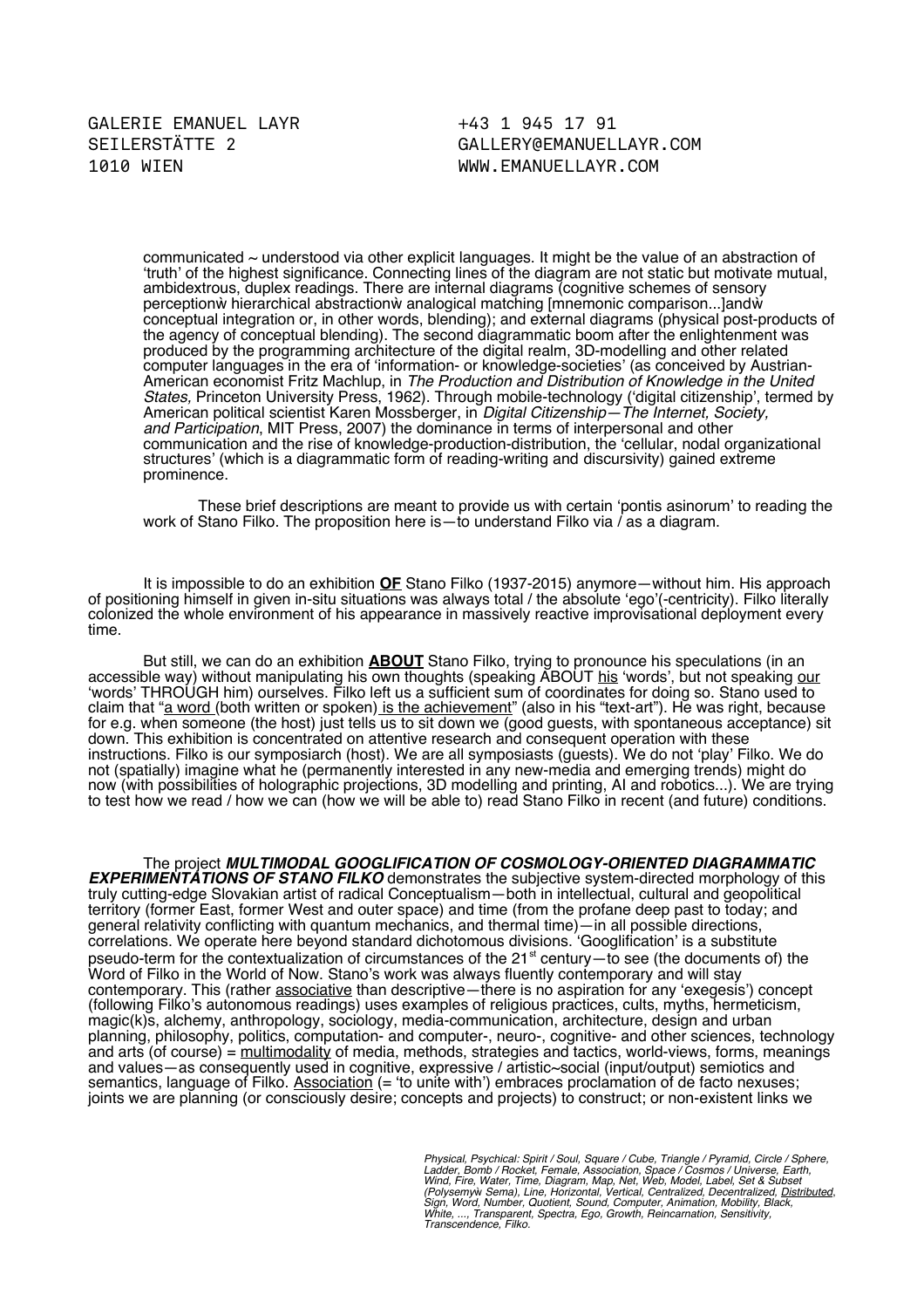+43 1 945 17 91 [GALLERY@EMANUELLAYR.COM](mailto:gallery@emanuellayr.com) WWW.EMANUELLAYR.COM

just imagine, feel or 'hallucinate' (on an entoptic level; prospects). All three factual and fictitious stages Filko manifested as one: e.g. the sketch for utopian architectural block is a work of art per se. Filko presented his synaesthetic system as a compact cosmo-logical (universal, supra-planetary order); eco-logical (maintenance of earthly living space); and onto-logical (meaning of the life of 'self') philosophy.

Stano Filko's diagrammatic approach accelerated in the early 1990s out of a need to economize. The reason was not imminent in the sense of global data-overload but his own age. Right after his return to Czechoslovakia ("Slovakoczechia" in his words) after a decade in New York, he started the process of selfmuseologization ≈ the strategy of preserving a personal future (of his art), which had very sharp managerial traits. His intention was total clarity from critical logics (the past of his works) to guiding logistics (the determination of future reading of his works, from a 'postmodern' to a 'postmortem'). He wanted us to read his art in a certain way, so we should or even have to follow him.

This is a simplifed transcription (excerpt) of his 12-level diagram, 2006 (perhaps the most elaborate version). Filko started with 3 layers (red-blue-white), followed by 7 (as in Hindu, Persian, Kadosh rites and Nordic mythologies), 10 (as in Kabbalistic Tree of Life) and planned to extend his 'modus operandi' to 18:

| 1  | <b>RED</b>            | <b>EARTH</b>          | <b>SMELL</b>     | <b>EXPERIENCE</b>    | 3-<br><b>DIMENSIONAL</b>   |
|----|-----------------------|-----------------------|------------------|----------------------|----------------------------|
| 2  | <b>ORANGE</b>         | <b>FIRE</b>           | <b>TOUCH</b>     |                      |                            |
| 3  | <b>YELLOW</b>         | <b>WIND</b>           | <b>HEARING</b>   | <b>EMOTION</b>       |                            |
| 4  | <b>GREEN</b>          | <b>WATER</b>          | <b>TASTE</b>     |                      |                            |
| 5  | <b>BLUE</b>           | <b>COSMOS</b>         | <b>VISION</b>    | <b>THINKING</b>      |                            |
| 6  | <b>BLACK (INDIGO)</b> | EGO                   | <b>INSTINCT</b>  |                      |                            |
| 7  | <b>VIOLET</b>         | <b>ALTRUISM</b>       | <b>INTUITION</b> | <b>CONSCIOUSNESS</b> | 4-<br><b>DIMENSIONAL</b>   |
| 8  | <b>PINK</b>           | <b>FAITH</b>          | <b>TALENT</b>    |                      |                            |
| 9  | <b>SILVER</b>         | <b>TRANSCENDENCE</b>  | <b>SPIRIT</b>    |                      |                            |
| 10 | <b>GOLDEN</b>         | <b>SYNTHESIS</b>      | <b>GENIUS</b>    | <b>MENTALITY</b>     | $5-$<br><b>DIMENSIONAL</b> |
| 11 | <b>WHITE</b>          | (EXTRACT) ESSENCE     | <b>SYMMETRY</b>  |                      |                            |
| 12 | <b>TRANSPARENT</b>    | <b>ENTITY (BEING)</b> | SOUL             |                      |                            |

There is an oscillation, dialogue, repetition, intertwining between (apparently) antagonistic felds as described in the (already classical) term 'epistemological anarchism' of Austrian-American scientifc philosopher Paul Feyerabend who claims (in his Against Method, New Left Books, 1975) "because there is no fxed scientifc method, it is best to have an 'anything goes' attitude toward methodologies"; he adds "it is not possible to come up with an unambiguous way to distinguish science from religion, magic or mythology". The nature of Filko's thinking and its declaration was similar to Feyerabend. We can, or must, read Filko from departures of numerous disciplines (and world-views) inclusively.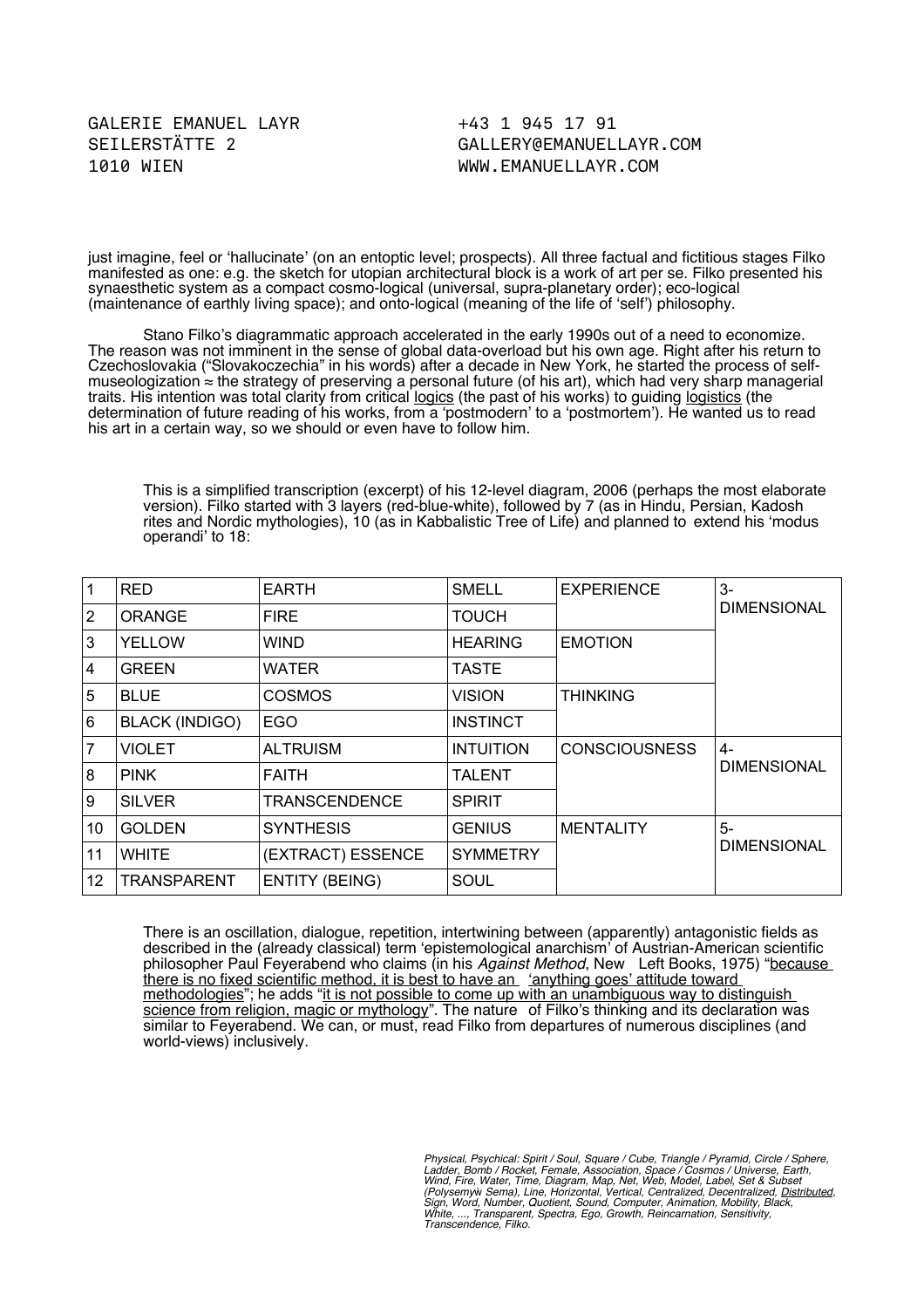+43 1 945 17 91 [GALLERY@EMANUELLAYR.COM](mailto:gallery@emanuellayr.com) WWW.EMANUELLAYR.COM

**MULTIMODAL GOOGLIFICATION OF COSMOLOGY-ORIENTED DIAGRAMMATIC EXPERIMENTATIONS OF STANO FILKO** is a selection and installation of his works according to the readability of certain spectra of phenomenology (or thesaurus of objects, subjects, meanings and hierarchical positioning / intertwining) of his elementary method/s without trying to mimetically reproduce his mode of "installation par excellence". This exhibition is more analytical than synthetic. Even in a reductively modest manner, we provide adequate chronological examples of Filko's works. Despite there being chronological examples, the spatial arrangement of artifacts here is not linear but distributed (in the sense of the network) according to the sub-, meta-, hyper-, para-phenomenological system of his logics. 'Chronos' in Filko's art is precarious—his complex self-museologisation also included re-dating (following his own bioonto-philosophical milestones) and other interventions and innovations of his past works. This means it is highly recommended to revisit most of his works from manifold angles of temporality. To googlify Filko's specific method of multimodal reasoning of his subjective cosmology means to articulate the rich scale of background infuences, hybrid foundations (different types of depiction, modelling of the same thing and everything) of his creative action of true syncretic, ecumenical, we might say 'Hellenistic', interdisciplinary synthetic nature, as well as—to fix him as an unbreakable part of the (retro\_spective← / $\dot{w}$  pro\_spective) 'internet of (every-)thing/s' at large for good. In Filko's all-media case—e.g. the ladder (steps of chakras: focal points, monades, Sephirots, nodes... terrestrial beings ascending to the divine realm, between Earth and Sky, matter and spirit, the physical and metaphysical worlds) is equivalent to his desire for and belief in the contingent growth and consequent reincarnation (with a vision of Buddhist-like dehumanization  $\dot{w}$ dematerialization = the highest position [desired goal] of transparency in his color-coding system)—the only 'entrance' to the singular 'henosis' (= 'becoming one'). He does not show simply an analysis of some 'status quo' but draws an ersatz line of future (nirvanic, transparent = trans-fgurational) developments.

This ex\_hibition (or ex\_ploration) is a speculative diagram—a 'psychogeographical' situation itself. As lines of diagrams (mostly) do not exist in 'physical' reality (only certain invisible semantic or energetic emanations) we do not draw them in the space (violently attaching them to Stano's works) but allow them to be articulated through a series of talks and walks planned during the course of this exhibition. Each <u>element</u> is polysemic. Particular fragmental semes of an element are connected with particular fragmental semes of another element on a metonymic basis. There are several variants of 'tour' possible: the frst according to pictorial (formal, object, subject) elements and the second according to color-coding concert (as well as many other possibilities). However, one is free to float through the show without any texts and maps, following only one's own instincts and intuitions (which play a main role in Filko's cosmology), mirroring diagrams familiar to her / himself (might be appearing from the background of e.g. corporate management).

Filko's works are accompanied by three (flat-) screenings, appendixes follow:

the #first (ground-floor) exposes the flow of cross-references and is a continuation of the curatorial statement / essay in images;

the #second (upper foor, room 2) presents Filko's (already empty) house-studio-archive in Bratislava (his house was a fractally generating magnum opus of diagramming itself—the diagram of diagrams) / <u>the #third</u> (upper floor, room 2) is a rare document of a visit at this house (2003) by phenomenal Czech curator and theorist Jiří Ševčík, Norwegian artist Jesper Alvaer, and Boris Ondreička (curator of this show).

The ground-floor **#first** (flat-) screening is a vast diagrammatic image archive. It contains a variety of disciplinary diagrams familiar to the professions of particular visitors, this familiarity allowing a much closer reading of Filko. To understand Stano's language (to be able to successfully follow his instructions), we need to get to know the basics of the existing diverse language fragments (presented here in a panoptical 'hors d ´oeuvre') he mixes into a kind of subjective 'esperanto' or 'lingua franca' = 'lingua Filka'. This hermeneutical, 'mnemonic / epistemo-anarchic' fux of slides show the formal, explicit visual similarity between types of diagrams used in completely diverse felds, but they are analogically or even identically conceived and used (here and there 'non plus ultra') also in the construction of hierarchies (or polarities) of meanings—as identifed in works of Stano Filko. There are no names and ages or disciplinary affliations of any cross-